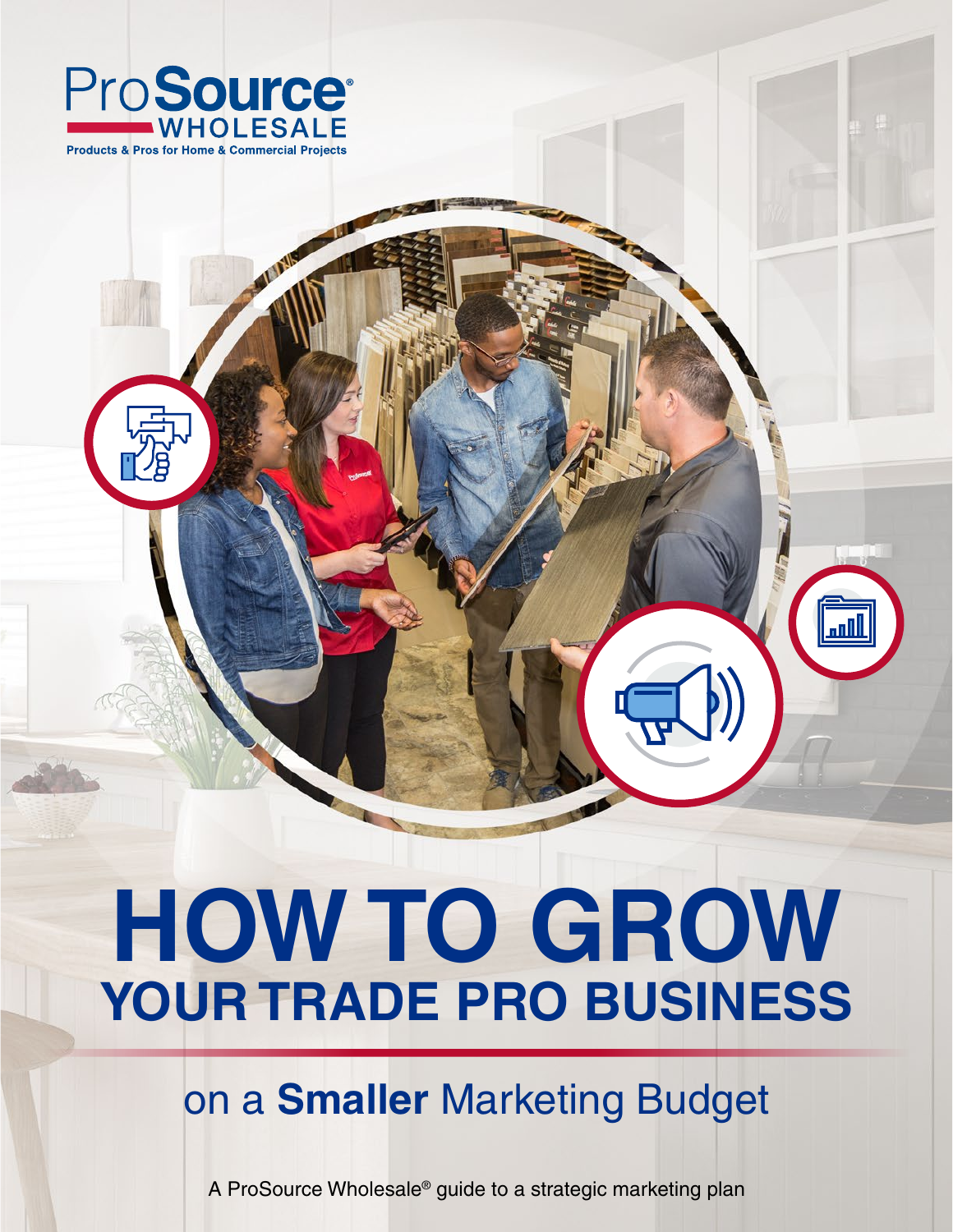

# **THE VALUE OF MARKETING**

Entrepreneurship allows general contractors, remodelers, builders, interior designers, installers, and other building industry professionals to take charge of their business futures. But to do that, they must find, attract, and serve clients to reach scalable levels of success. That's when having a marketing strategy (not to mention insider marketing tips for designers and contractors) plays an essential role.

Even if your marketing budget is rail-thin and you're spending hours juggling the responsibilities that come with ownership, still take the time to develop a comprehensive strategy to grow your company. All the logos and business cards in the world won't provide differentiation among your competitors — but a construction or interior design marketing plan will, one that seeks to maximize funds by focusing on complementary marketing tactics most likely to get you noticed.

# *FEELING OVERWHELMED? YOU'RE NOT ALONE.*

Small businesses everywhere struggle with the same questions: How do I create a marketing campaign with a realistic budget? What marketing techniques will secure the highest return on investment (ROI)? How do I advertise my company? Where do I start the process?

ProSource Wholesale® has designed this guide to help you understand several types of marketing that work well alone (and in tandem) for those in the building field, including interior design providers. Read on to learn more about traditional, digital, social, and referral marketing, as well as the granddaddy of them all: integrated marketing.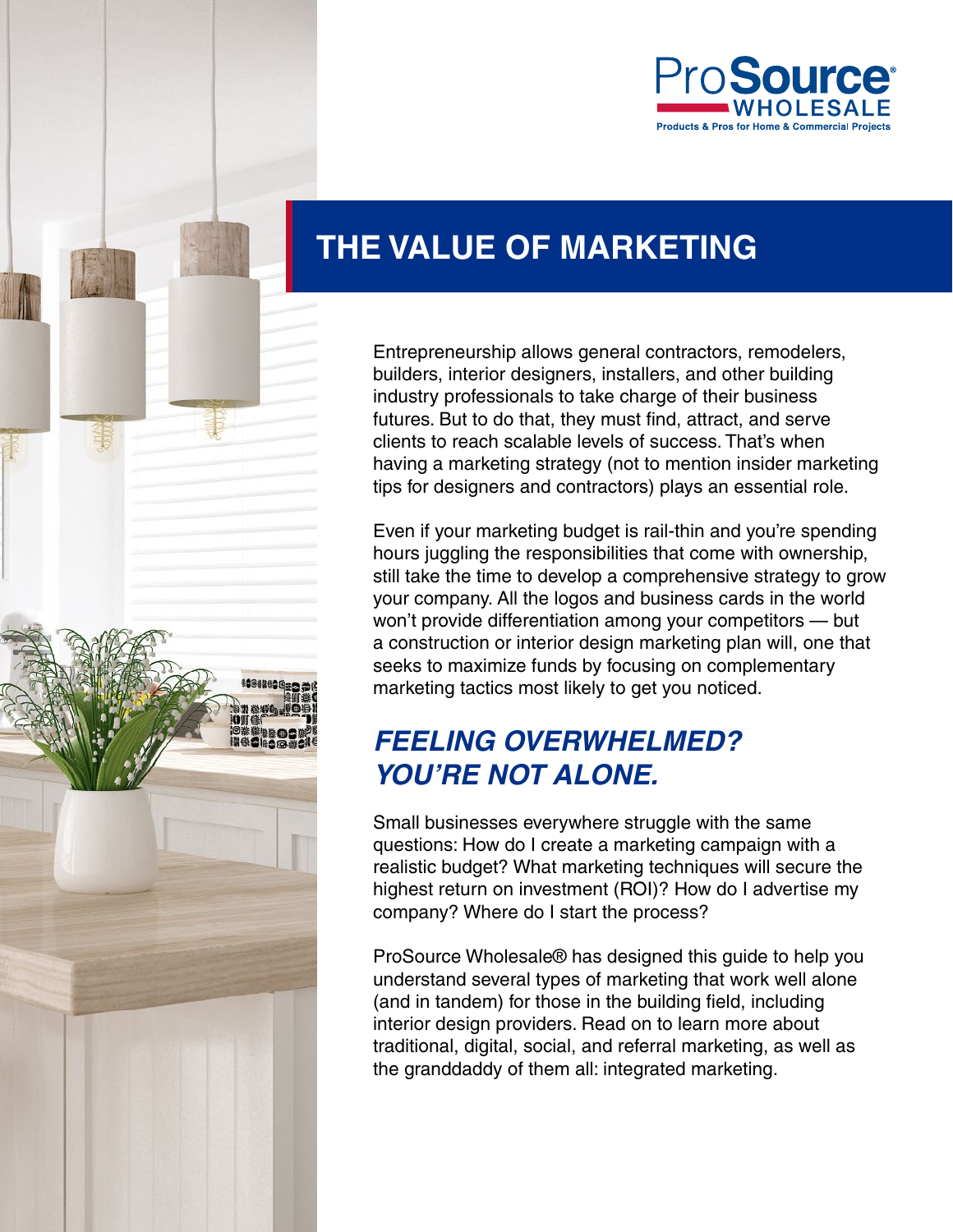

MENU

# **TABLE OF CONTENTS**

|    | <b>Traditional: Marketing a Construction Business for Generations</b>                | 4              |
|----|--------------------------------------------------------------------------------------|----------------|
| 1. | Sponsor the Neighborhood Little League? (Is It Worth the Check?)                     | 5              |
| 2. | Ask the Big Question: How Much Does Radio Advertising Cost?                          | 5              |
| 3. | Make Printed Newspapers a Secret Weapon                                              | 6              |
|    | 4. Try a Wealth of Traditional Marketing Methods                                     | 6              |
|    | Digital Marketing: Snagging Attention in the Virtual Realm                           | 7              |
|    | Brand Your Construction Business With a Website Hub                                  | $\overline{7}$ |
| 2. | Educate and Entice With Thoughtfully Gated Website Content                           | 8              |
| 3. | Tell Your Story and Share Your Knowledge With Blog Posts                             | 9              |
| 4. | Does SEO Belong in This Discussion? Yep!                                             | 9              |
| 5. | Pay for Contractor, Designer, or Builder Directory Listings                          | 10             |
| 6. | Give a Louder Shoutout About Your Services                                           | 10             |
| 7. | Try Facebook, LinkedIn, and Other Social Platforms' Paid Amplification Opportunities | 11             |
| 8. | Can Your Advertisements Follow People Around the Web?                                | 11             |
|    | 9. Use Pay-Per-Click to Build Presence and Encourage Leads                           | 12             |
|    | 10. Initiate 'You've Got Mail!' Campaigns                                            | 12             |
|    | 11. Become a Guest at Another Site                                                   | 13             |
|    | 12. Control the Word on the Street                                                   | 13             |
|    | 13. Become a Star of Social Media Marketing                                          | 14             |
|    | 14. Need Social Content Ideas? Try These Tips!                                       | 14             |
|    | 15. Improve Your Word-on-the-Street Credibility Factor                               | 15             |
|    | <b>Integrated Marketing: Bringing It All Together</b>                                | 16             |
|    | 1. Track Your Traffic and Gauge ROI                                                  | 17             |

### **[Trade Pro Marketing Guidebook](#page-17-0)**

**[18](#page-17-0)**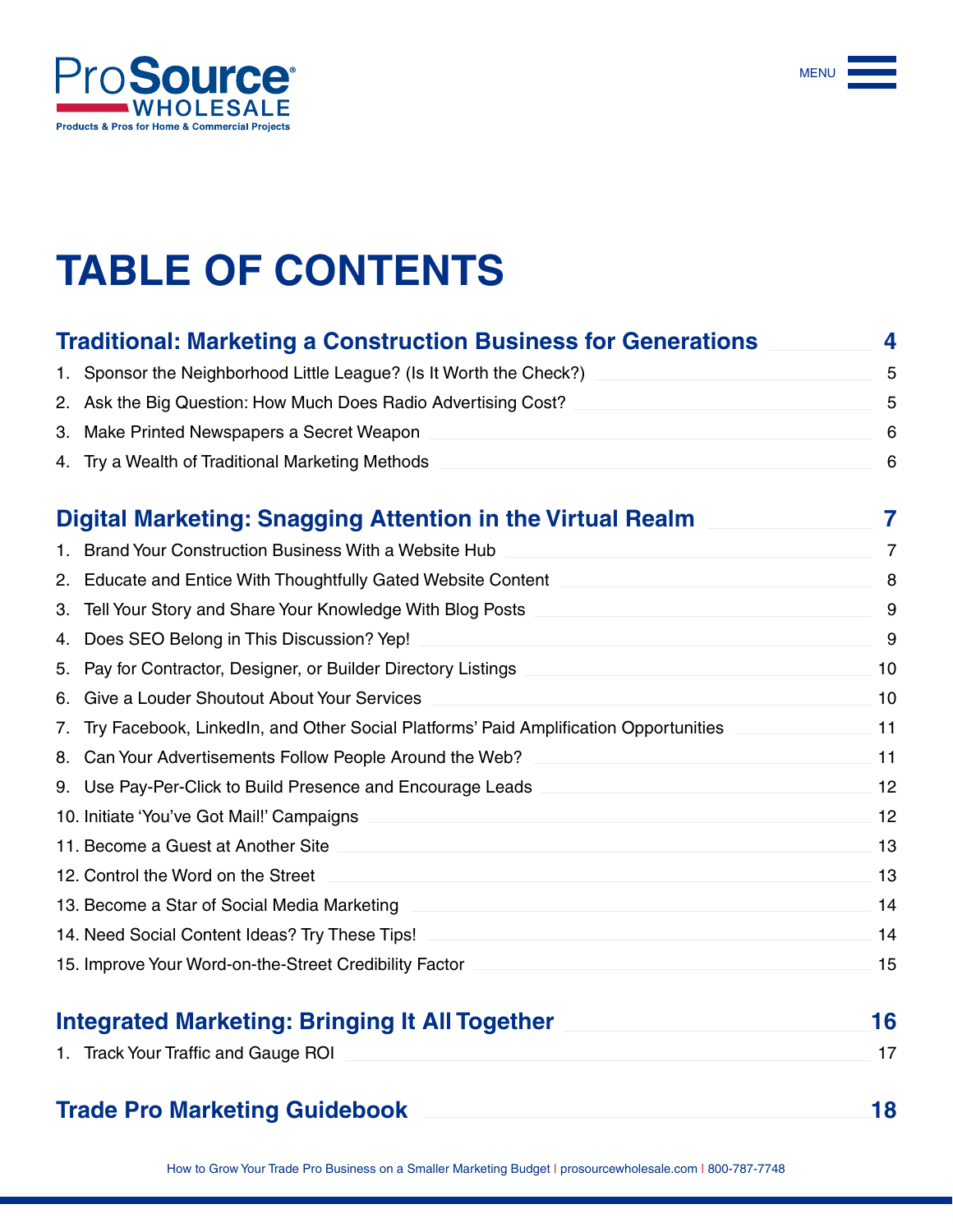#### <span id="page-3-0"></span>**TRADITIONAL MARKETING A CONSTRUCTION BUSINESS FOR GENERATIONS**

Before the internet, hot-ticket marketing items included print advertisements, billboards, radio advertisements, television advertisements, flyers, postcards, newsletters, and sponsorships.

#### **Today, this type of traditional (or offline) marketing still has its use to get prospects' attention.**

Why hasn't traditional marketing gone by the wayside now that everyone seems to be online? Think about it this way: You still have face-to-face conversations, tune in to your favorite station's talk show host, and get mail delivered by the postman. And billboards? They're around, just in electronic form in many urban and suburban settings.

In other words, our society hasn't shed its need for traditional marketing. We have changed its importance in our world, but not its viability as a marketing vehicle.

That said, remodelers, contractors, interior designers, installers, and builders should remember traditional marketing isn't for national or even widely regional campaigns; it best serves you in local, targeted communities. For instance, interior design marketing in the form of a billboard on well-traveled roadways should position you as a valued neighbor with expertise. Similarly, your construction company's printed postcard delivered to high-income households needs to showcase your abilities as well as your local availability.











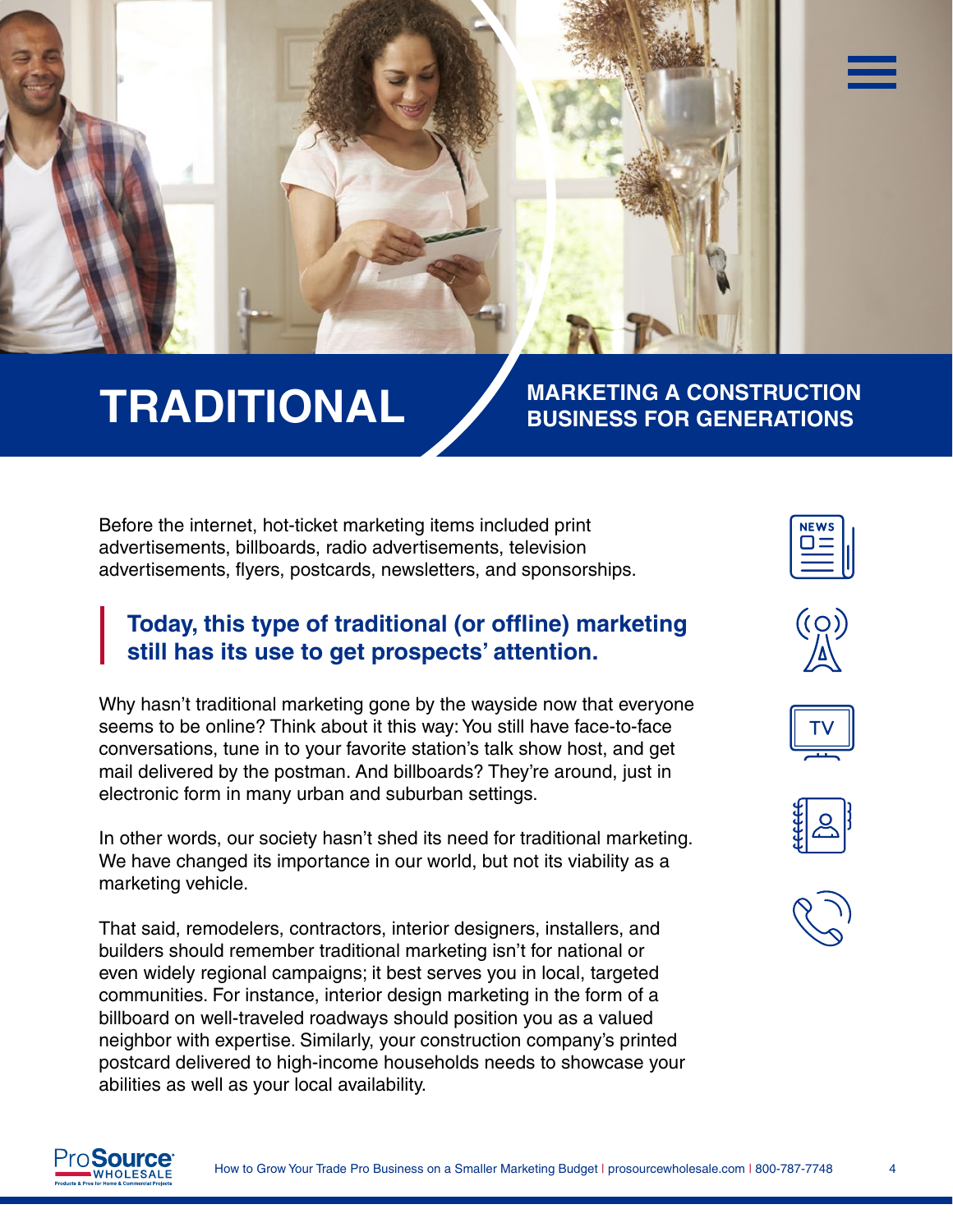<span id="page-4-0"></span>

# **Sponsor the Neighborhood Little League? (Is It Worth the Check?)**

When you're deciding how to advertise your construction company, sponsorships don't immediately come to mind — but maybe they should.

You can actually leverage your brand's visibility if you pick sponsorships with a natural link to your services. Join a Habitat for Humanity event and help build part of a family's home. Sign up for a highway cleanup effort and bring your wrapped trucks and tools to show your readiness. Build all the signs at your local Little League field as a special "thank you" to the young athletes in your area, making sure you give credit where it's due.

Your goal with any sponsorship is twofold: First, do what's best for your community; that's a given. Second, naturally connect with people who do and don't know you. You want them to associate your construction or home building company with positivity and goodwill. Yes, this type of exposure takes resources, but it's more than a feel-good donation; it's a way to market your brand.

# **Ask the Big Question: How Much Does Radio Advertising Cost?**



Many will tell you radio advertising is all but gone. To the contrary, Nielsen data suggests that 93 percent of Americans listen to the radio every week.

Any type of traditional media advertising can be useful as long as it's incorporated into the overall strategy of your business. As listeners hear your 30- or 60-second local radio advertising spots, they'll connect your name with interior design, construction, etc. When they need your services (or a friend needs a referral), they'll remember your name.

Done well, Nielsen suggests that radio ad spots targeted in the home industry sector can offer ROI of up to \$9 for every \$1 spent. That's reason in itself to rethink your ideas about radio — it may turn out to be one of the best ways to advertise a construction business or interior design company.

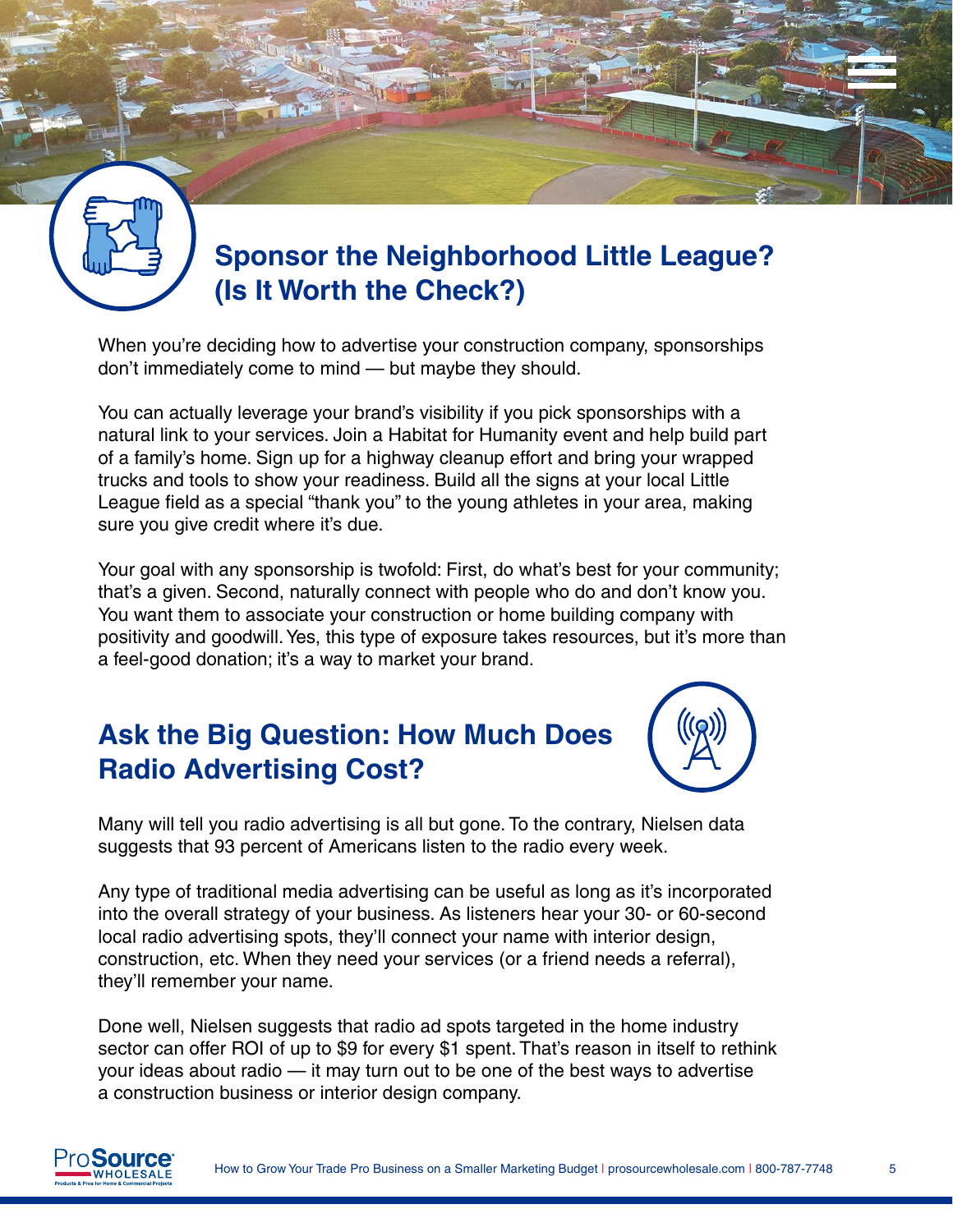### <span id="page-5-0"></span>**Make Printed Newspapers a Secret Weapon**

Like radio, newspapers still exist. Consumers who are accustomed to rifling through pages of local information take notice of all the printed content, including advertisements. Consequently, you may want to include newspaper advertising in your marketing budget.

The key to getting newspaper ads to work: Make them specific, and use them only for initial awareness. They won't have long-term effects, but they will offer a short-term splash.

What does this mean for your construction company advertising ideas in terms of the old printed word? Essentially, you want to highlight just one aspect of your services offered. Focus on your ability to make homes more accessible, or showcase your kitchen and bathroom renovation possibilities. You may even want to select a team member — let's say your lead foreman — and highlight his or her expertise to add a face to your branding.

Avoid focusing on everything you do, though. Sure, you want to tell the world about every company capability, but a newspaper ad isn't the place. You'll end up overwhelming readers with too much information. Be short and sweet.



#### **Try a Wealth of Traditional Marketing Methods**

Because you're not going to spend an entire marketing budget on traditional methods, be sure to consider all options at your disposal.

In addition to those we've already discussed, consider flying banners at events like home builder shows; wrapping your construction business vehicles; and creating memorable signage (even if you run an interior design firm out of your home). Investing in leave-behind materials like pens and magnets can remind people of your services. Useful products tend to stick around longer than sales brochures, although brochures and flyers are popular pieces, too.

Perhaps the biggest downfall of traditional marketing is that its personal, relaxed nature can be difficult to track. Plus, the cost of all those traditional methods can add up if you're not careful. So while you can still occasionally employ traditional marketing, make sure it's only as a supplement to evolving marketing trends, like our next one on the list: digital marketing.

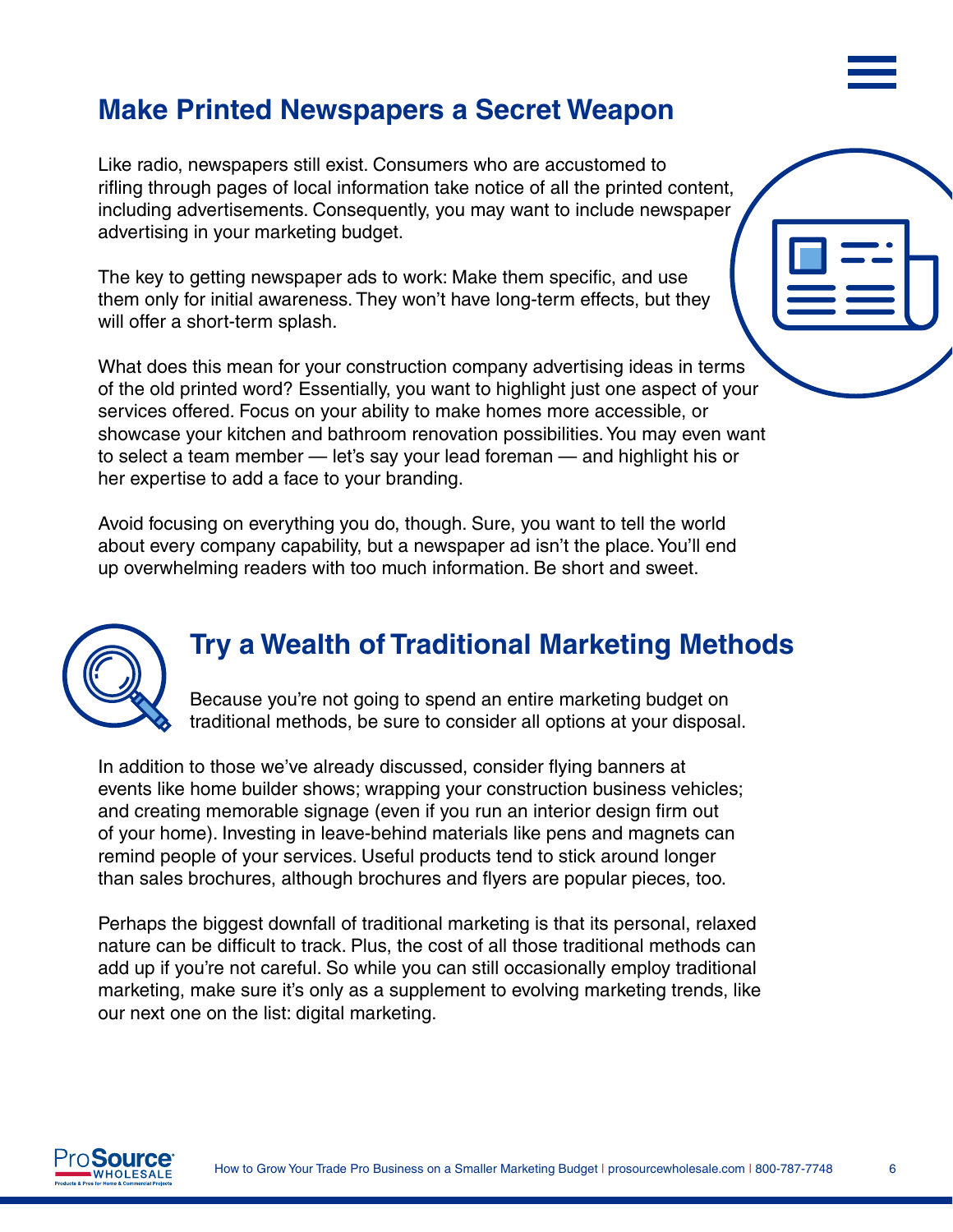#### <span id="page-6-0"></span>**DIGITAL SNAGGING ATTENTION IN THE VIRTUAL REALM**

Home Remodeling<br>Projects Madeling **Projects Made**<br>Easy<br><sup>Easy</sup>

Easy

Digital marketing may be the most cost-effective form of advertising investment that has ever existed. Is it any wonder Forrester predicts that by 2021, U.S. marketing spend is expected to reach \$120 billion?

#### **If you've hesitated to dive into digital, you needn't worry.**

We've streamlined the most used marketing channels preferred by building pros so you can pick and choose which best suit your needs.

# **Brand Your Construction Business With a Website Hub**

Beyond any other digital marketing tool, your website is key. Not only is it available 24/7, but it also provides a central place for all other digital and traditional marketing efforts.

As you're designing your website or working with a professional to help improve an outdated site, make sure the finished product offers responsive design. Responsive websites automatically adjust to any mobile device. This means your construction site will look great whether a prospect is viewing it on a smartphone, laptop, or tablet.

The last thing you want is an unresponsive website that looks dated or makes navigation impossible. Statistics indicate that half your prospective clients will look for your services on a mobile platform, so be sure you're putting your best face forward. The necessity for a mobile-responsive website can't be overstated: If a prospect can't successfully navigate your site from his or her phone or tablet — essentially, if your site isn't compatible for mobile devices — the prospect is more likely to give up and go elsewhere.

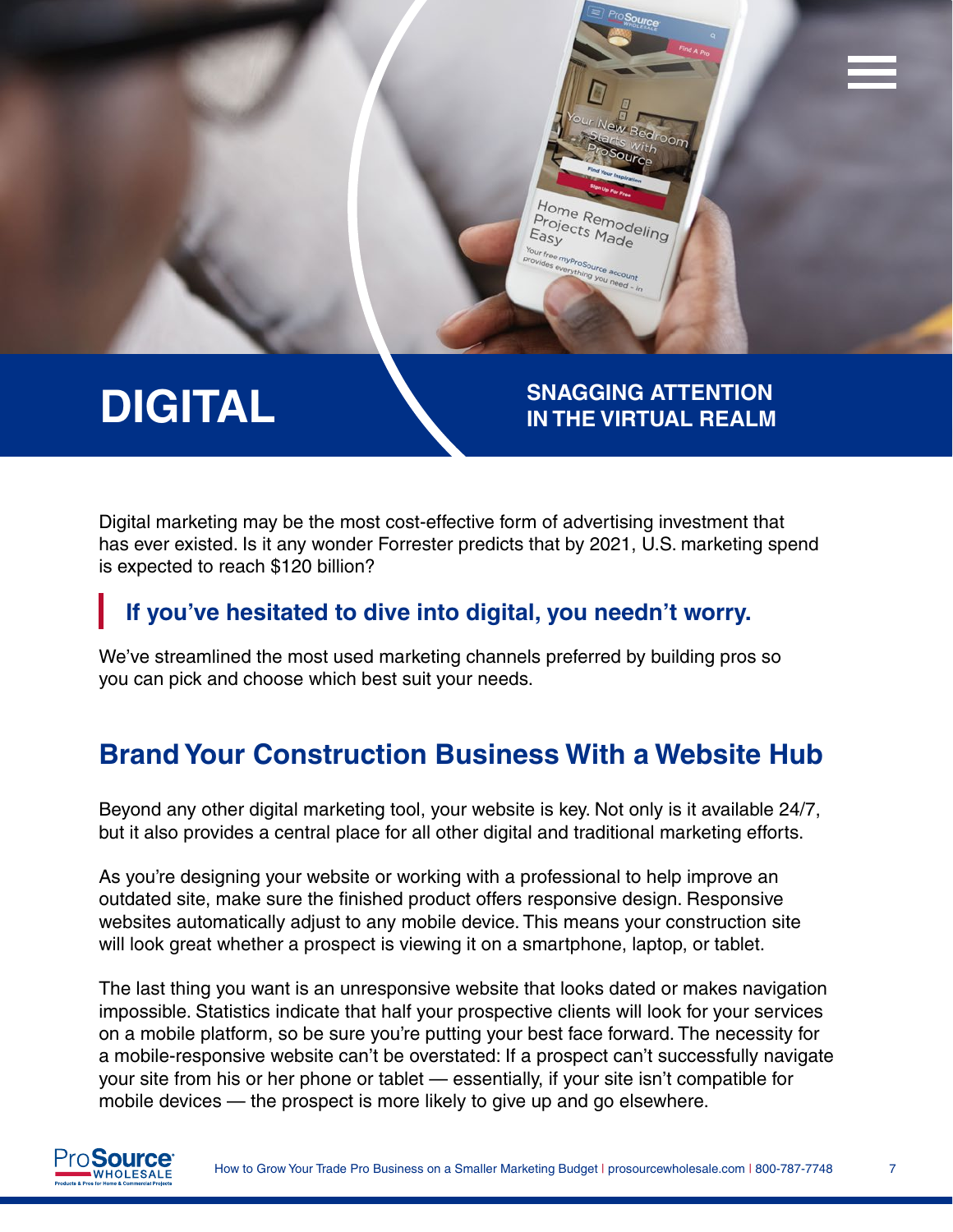<span id="page-7-0"></span>

# **Educate and Entice With Thoughtfully Gated Website Content**

Obviously, an empty builder's website isn't a website at all. It's merely frames, borders, and backgrounds. Therefore, you must include resources that promote sticky, gated content that always lives on your site. In short, gated content refers to content (like a whitepaper or e-book) hosted on your site that requires a user to submit contact information in order to access it.

As the owner of gated content, consider it an asset you're giving away for free (or almost for free). Instead of completely giving away your insider knowledge to site visitors, capture their information along the way.

You don't have to request a ton of data. In fact, the less you request, the higher your potential conversion rates. A prospect's simple email address can be added to your mailing list and used for targeted emails, email drip campaigns (i.e., similar email messages distributed on a schedule), newsletters, coupons, special announcements, and more.

Gated content doesn't have to be written to be effective, though. A series of YouTube channel video links can easily gain your building or interior design business attention. Don't worry about hiring a professional photographer; just use your smartphone and give viewers a taste of what they can do at home. When they need larger services that aren't DIY, they'll be more apt to ask you for a bid.

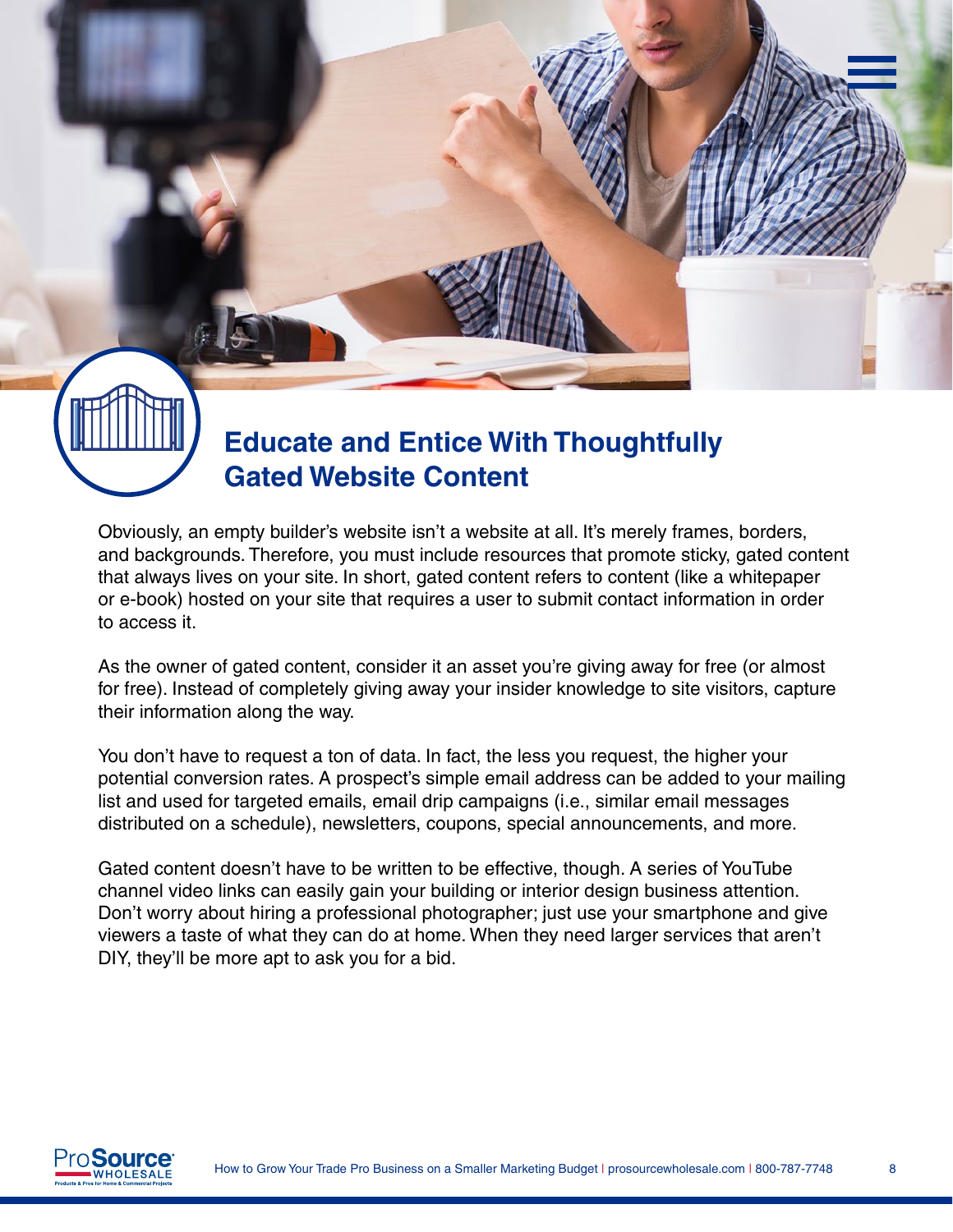<span id="page-8-0"></span>

# **Tell Your Story and Share Your Knowledge With Blog Posts**

How do you get a constant stream of people coming to your website? One way is through an on-site blog.

HubSpot estimates that businesses with blogs increase lead generation 70 percent more than their competitors. Not only does blogging help you add content and flesh out your webpages, but it also positions you as an expert. A big bonus? Every time you post a blog, you'll give Google and other search engines a reason to crawl and index your site (thus helping it get listed in search results).

What should you blog about? The sky's the limit! Blog posts can be a mix of pure written content, infographics, images, tutorials, or a mix of all four. Regardless of blog type, try to post at least twice a week.

Not sure how to keep ideas flowing? Brainstorm everything you can think of, from those awesome before and after shots of the cabin you remodeled to an architectural deep dive into the midcentury modern home you designed for happy clients. Then, pop them into a content calendar to follow for the coming weeks or months.

# **Does SEO Belong in This Discussion? Yep!**

And because we're discussing online content, search engine optimization (SEO) deserves its own place in the sun.

SEO is the process of using keywords and key phrases to help your business get as close as possible to the top spot in search engine page ranking. For instance, if you write a blog post and organically place the phrase "common types of home remodeling" throughout, Google may give that webpage a higher rank for that particular keyword term, as well as semantic keywords related to it. Just don't overdo it with keywords; you want to avoid keyword stuffing.



Obviously, one blog post won't suddenly catapult your website to the top of the search engine page ranks. However, if you consistently add natural keywords throughout your content, you should begin to see your business move ever higher.

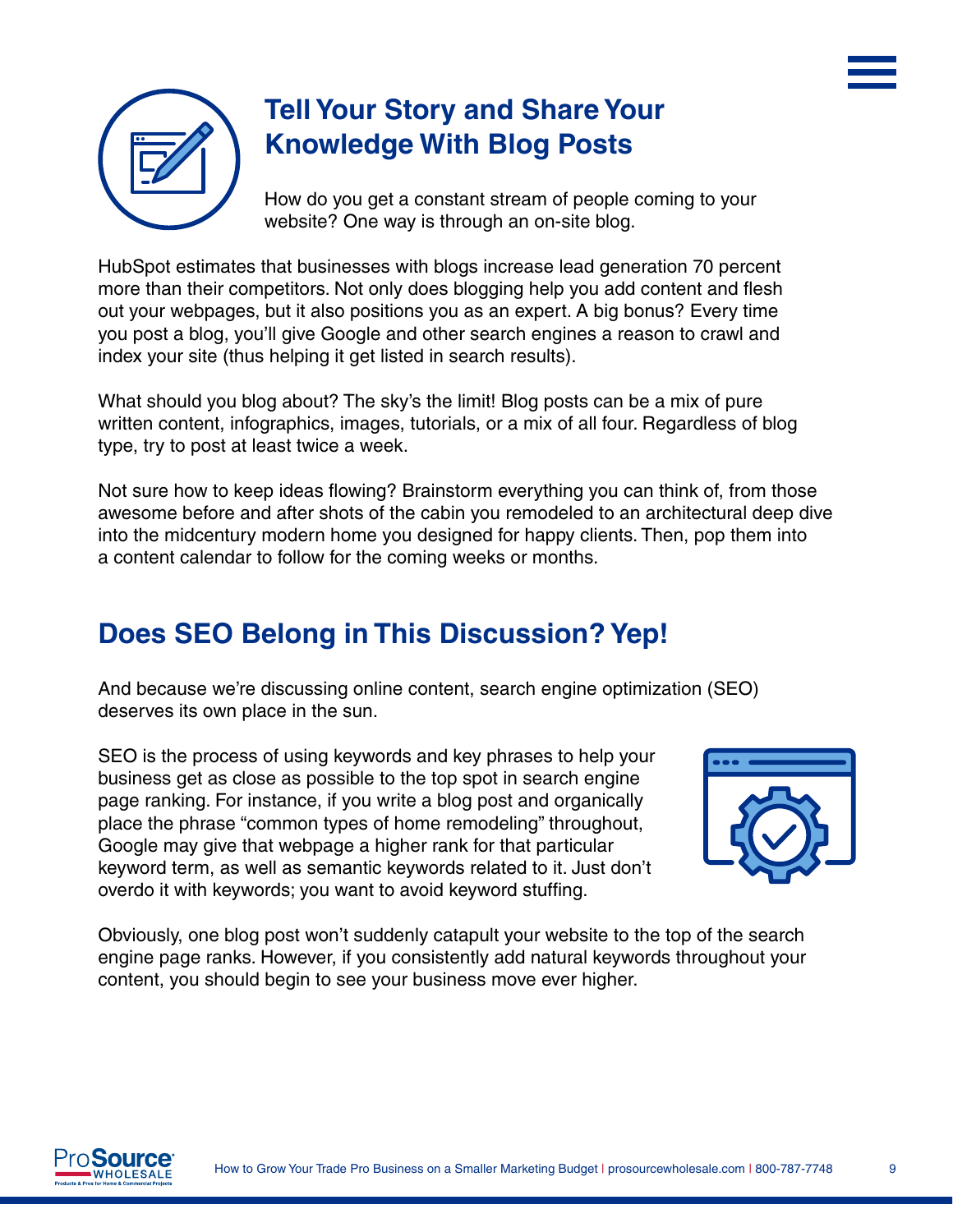<span id="page-9-0"></span>

# **Pay for Contractor, Designer, or Builder Directory Listings**

Another type of online marketing used by building industry entrepreneurs is professional listing directories. Homewise, Houzz, and This Old House lead the directories right now, but others — including those more localized to your region of the country — might be worth investigating.

While some directories add your listing for free, others require a membership. Do a little calculating to see whether the membership fee will benefit you. Are your top competitors already listed? Do you know whether your target audience is already using these directories to find your services? These are questions to answer before making a decision.

# **Give a Louder Shoutout About Your Services**

At this point, you have a website and an active blog. Additionally, your business name is listed somewhere trendy. But you want to make a little noise.

#### **Enter paid amplification, which you probably know as online advertising.**

Promoted tweets, pay-per-click (PPC) Google Ads campaigns, influencer marketing they're all forms of amplified branding and content management. Basically, any time you're using paid online media, you're engaging in amplification.

Interested in knowing more? Start with social media options.



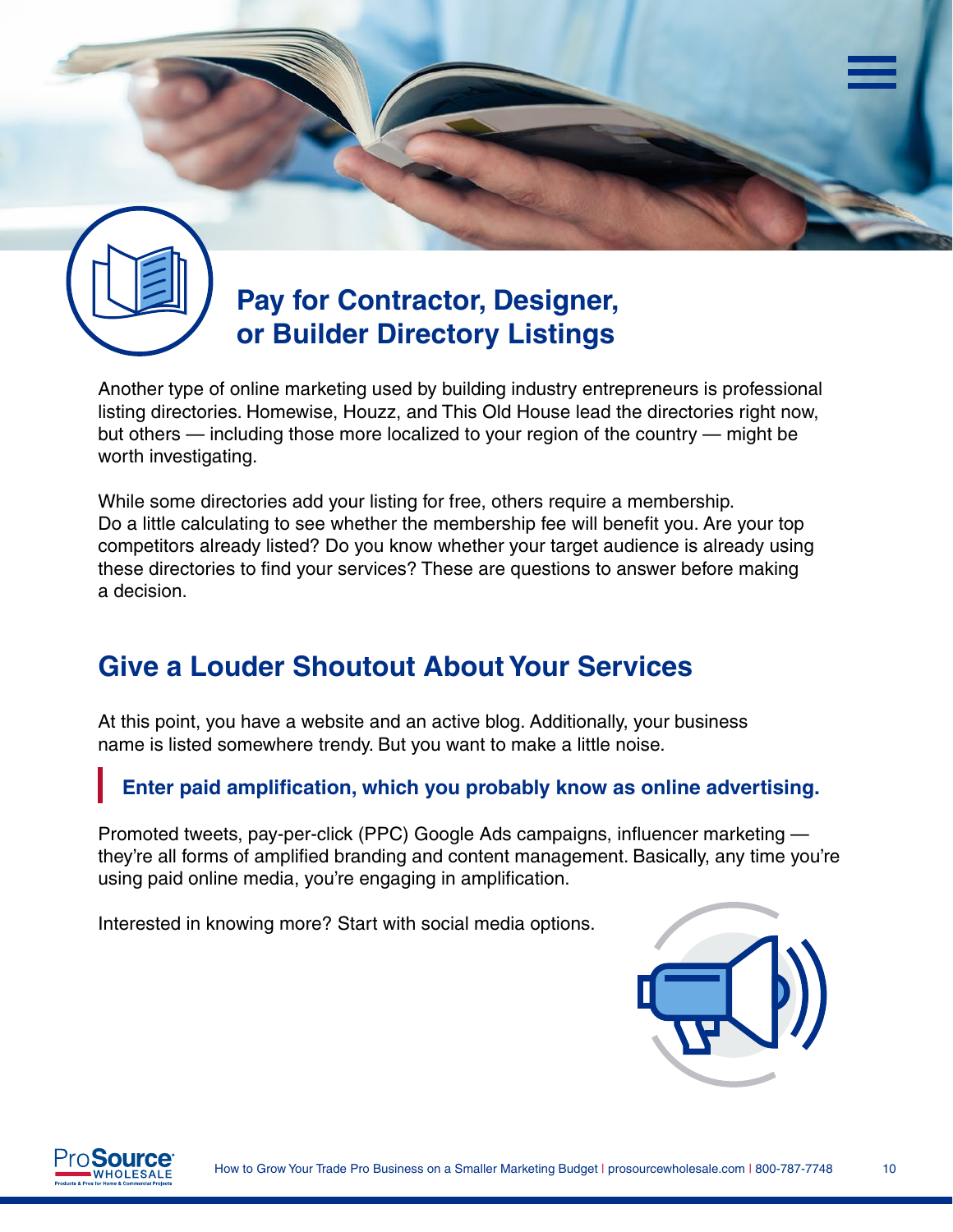# <span id="page-10-0"></span>**Try Facebook, LinkedIn, and Other Social Platforms' Paid Amplification Opportunities**

Every social media platform gives you the chance to pay for more exposure. It's up to you to figure out which ones make the most sense for your business.



**Facebook** features what it calls "boosted" posts. Essentially, these are pay-per-click content pieces that are given higher priority than others. When people in your targeted audience look at their Facebook new feed, they'll see your boosted posts if you've planned well.



**Twitter** has a similar feature that allows you to target specific tweets. You pay the social media platform to show your tweets to specific populations.

# **Linked** in

Not to be left behind, **LinkedIn** has its "sponsored content." If you're interested in attracting professionals, this may be a good solution for you. Your sponsored content will feature whatever you want. Again, you'll need to discern which personas will be most likely to click on your paid information.

Of course, other sites exist: Pinterest, Snapchat, Instagram. Just remember to do your homework on each before committing to content proliferation.

# **Can Your Advertisements Follow People Around the Web?**

Have you ever visited a site, and then notice that it seems to pop up everywhere for weeks? That's called retargeting, and it's a good way to increase the impressions of your brand to people who have visited a specific webpage.

Retargeting builds awareness and brand consistency. You may not see instant results from retargeted campaigns, but they work in time. Consequently, you have to be patient to see a fulfillment of your retargeting objectives.

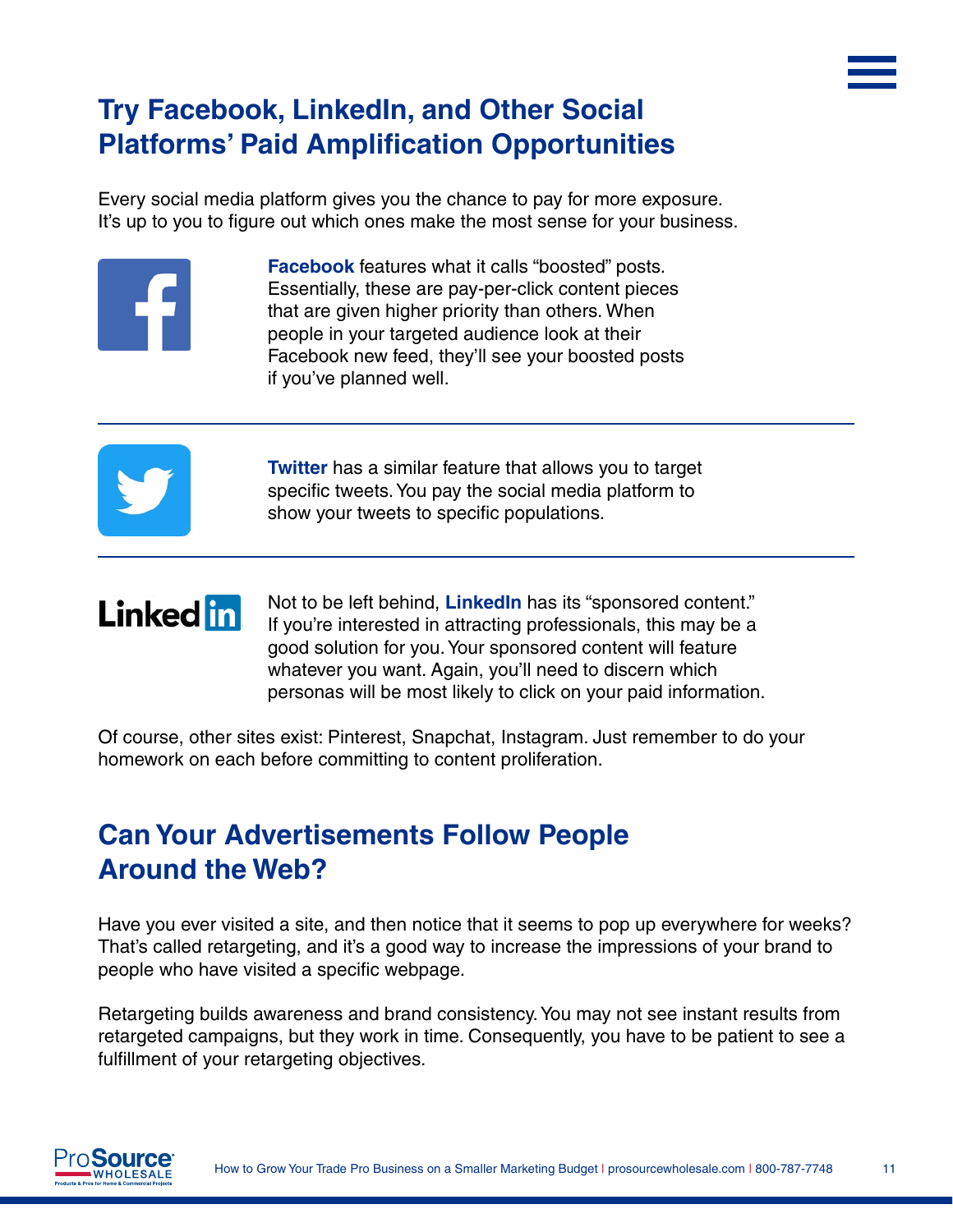<span id="page-11-0"></span>

Google Ads is likely the most well-known of pay-per-click options to consider for your building business.

It's simple to understand how PPC works: Every time someone clicks through your advertisement, you give the search engine or other site a small fee. Google Ads allows you to set your maximum bid for every keyword so you can snag exceptional placements. If you bid on the term "contractor St. Louis" and your maximum bid amount fell into the acceptable range, your ad would come up when people searched for that keyword.

Worried you'll end up paying too much? The goal is for your PPC to cost far less than it nets. After all, if you know spending \$5 per click could easily land \$500 in revenue, you'd be able to comfortably keep your advertisement at that bid.

Ideally, PPC campaigns work right out of the gate, but that doesn't always happen. Often, you'll need to adjust along the way to discern which keywords provide the most bang for your builder buck.

#### **Initiate 'You've Got Mail!' Campaigns**

Email remains one of the most practical, efficient ways to reach out and encourage individuals to consider your business. Plenty of services like MailChimp and Constant Contact are low-cost and easy to use. Additionally, they allow you to see analytics in real time to judge whether a particular piece of emailed content is better than another.

#### **Never embarked on email campaigns before? Follow these tips:**

**1. Ask for permission before sending any emails.** This can easily be done through your gated content or by asking for emails from your website.



- **2. Create an email drip campaign** (i.e., a set of marketing emails sent out automatically on a schedule) so you remain consistent. Otherwise, you'll have trouble comparing the success of each email.
- **3. Try some A/B split testing** (i.e., testing a few different options in different spaces to see what sticks) between headlines, subject lines, and content. You'll get closer to finding the best mix for your target audiences.

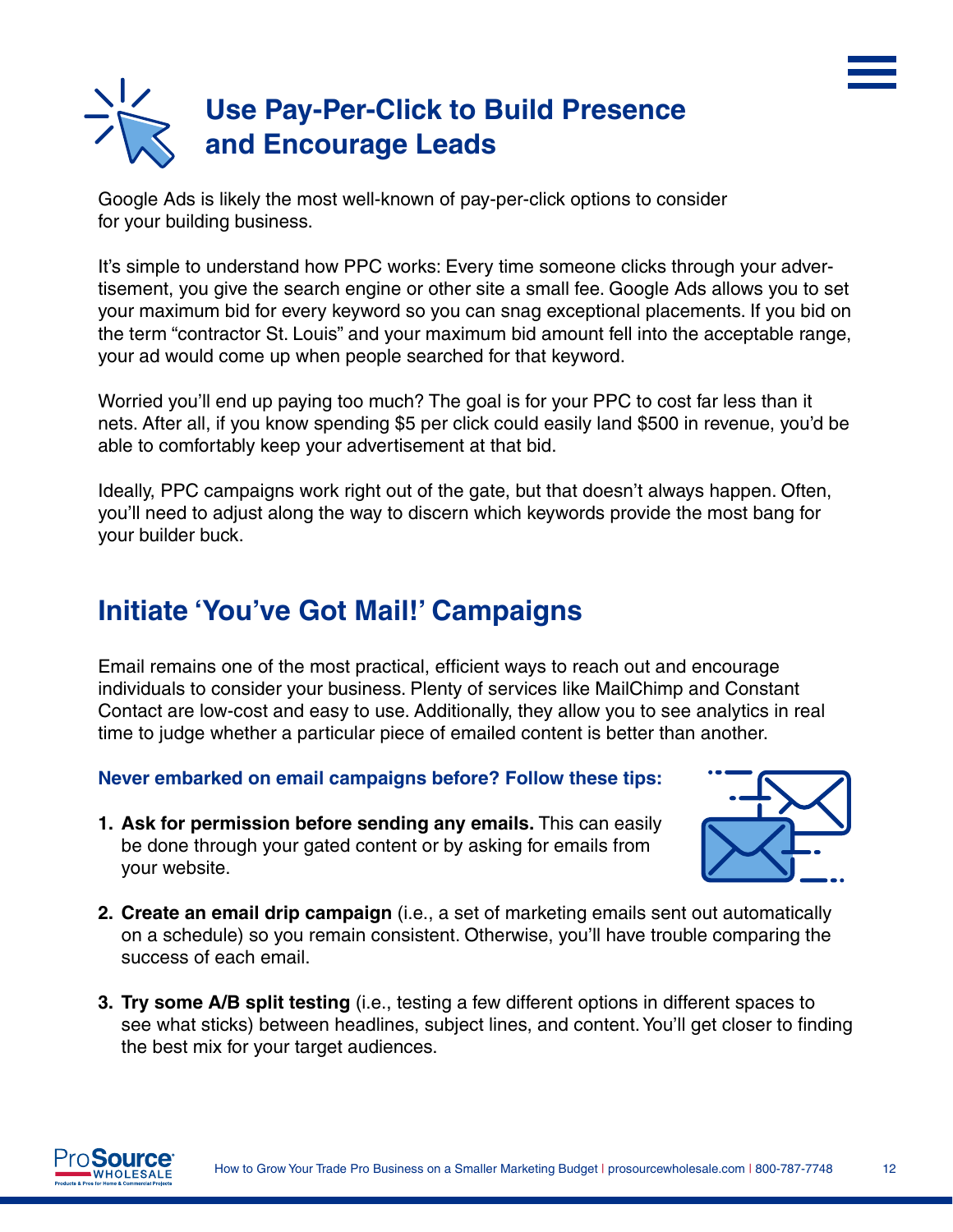# <span id="page-12-0"></span>**Become a Guest at Another Site**

Many sites are eager to have a supply of content from guest authors, and that's where you come in. With your individual knowledge and expertise, you can give another site's readership or viewership engaging information in the form of a guest blog, article, or video.

How will this help you? The main way is through exposure. If, as a guest, you post on a site that attracts your prospects anyway, you'll be putting yourself in front of people most likely in need of your services. You'll also be giving your company something to link to on your own pages, whether it's your website or on social media.

Of course, becoming a guest writer involves contacting online publications to learn what they need. Some already have webpages that describe how to pitch article ideas. Others don't, so email them to learn how you can help build their curated content.

When you get the green light to create a post or video, use it to your advantage by starting a discussion in it that leads to comments. Editors love to see content get visits and engagement. If your content provides value, they'll ask for more. And your company's name will begin to have more clout with their audience.





#### **Control the Word on the Street**

Online reviews are seriously important in today's marketplace. People regularly choose contractors, builders, interior designers, and other home improvement pros based on the feedback posted on trusted websites.

For this reason, you must stay on top of your reputation by asking happy customers to share their stories. Unless you ask, most won't do it. You can even give them an incentive to review you, like a coupon for a future service.

What happens if you get a poor review? First, let yourself calm down. It's the web, and it's going to occur sooner or later. After you've stopped yourself from wanting to say anything salty or unprofessional, create a response directly under the less-than-pleasant review. Be very professional and don't accuse the reviewer of anything. Invite the reviewer to contact you directly to discuss his or her experiences.

Readers will see that you took action without assumptions, and they'll be less apt to believe everything the reviewer said.

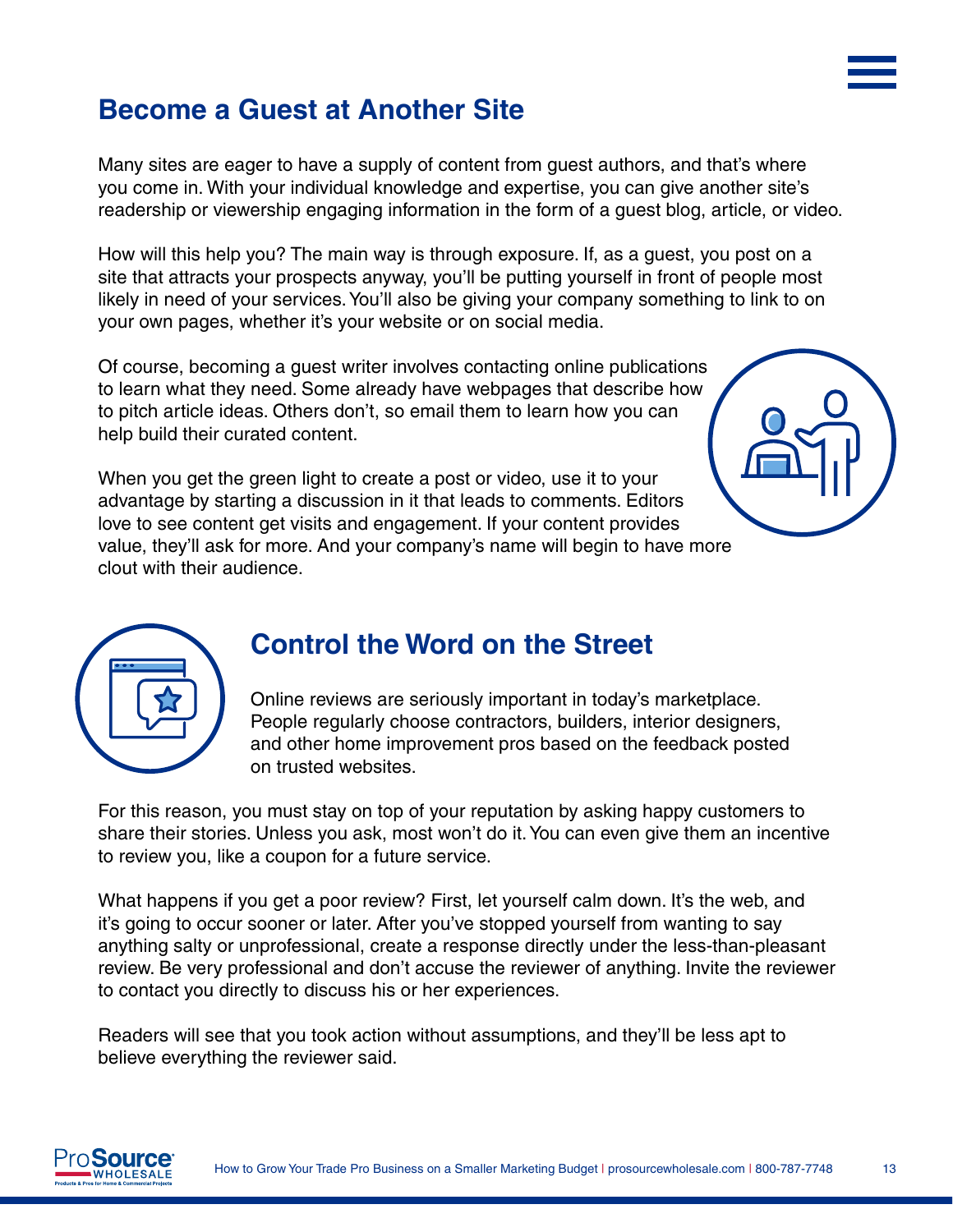# <span id="page-13-0"></span>**Become a Star of Social Media Marketing**

Part of your business's marketing campaign should always have a social media component, which means you should have a business page on at least one or two of the biggest platforms. But which platforms are best?

The answer lies in which aligns best with your target audience and helps to tell your story, as well as increase brand awareness, establish credibility, find new leads, and drive direct sales. As Pew Research Center data shows, each social media channel has its own affiliations. Mixing and matching is usually a best bet for discovering the most effective platforms for your needs.

Not sure where to start? Jump on your top three competitors' sites. Which social media pages do they have? Your answer will reveal a smart starting point. For example, Pinterest — a forum for people who like visuals — may be the strongest option for an interior design marketing plan. Instagram may become the choice of a home builder interested in showcasing work-in-progress or real-time transformations. Have a local historical property construction project you want to promote? Tweet on-the-hour updates, and be sure to add relevant hashtags.

# **Need Social Content Ideas? Try These Tips!**

Setting up your social media business page is the easy part. The tough part is figuring out how to populate it with interesting content that attracts followers and promotes organic engagement.

#### **As you venture into the social realm, be sure to apply these best social post practices for trade professionals:**

- **Run contests** to encourage people to share your posts. You don't have to give away a lot; a \$25 gift card may entice followers.
- **Choose a captivating, eye-catching profile photo.** Maybe it's your logo, or it's you (if you're a one-person operation).
- **Add client testimonials when available.** You can even take videos with your smartphone to capture customers' enthusiastic responses at the end of a job.
- **• Post before and after photos and videos.** People love to see the story from beginning to end!
- **Ask your favorite subcontractors to make short videos "in action."** You can tag their companies and social pages when you post.

No matter what type of social post you do, be sure that it's geared toward promoting comments, shares, and likes.

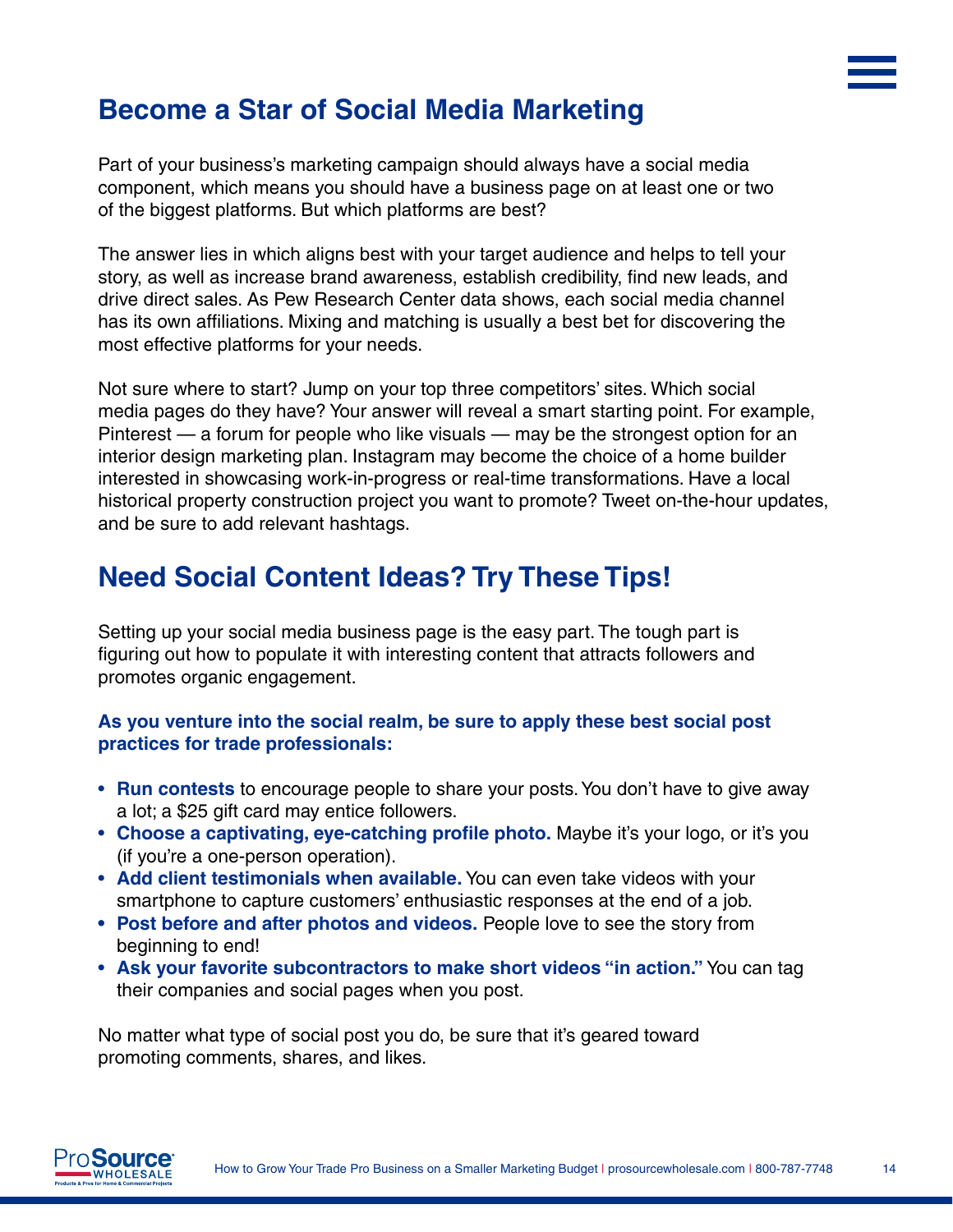<span id="page-14-0"></span>

#### **Improve Your Word-on-the-Street Credibility Factor**

We all know that word-of-mouth referrals are golden for any business, but especially for builders, contractors, installers, and interior design experts. You can cultivate a referral marketing program to increase the chances of receiving warmer leads from satisfied customers and noncompeting businesses.

Consider this scenario: You join a local social club and begin talking to HVAC installers, painters, and architects. Over time, you refer people to them when appropriate. No doubt they'll do likewise in return.

You can also encourage word-of-mouth marketing by offering incentives to customers. Provide a discount for a future project if they refer you to a new client. You won't lose anything upfront with this type of enticement because you'll only pay if you get incoming leads that turn into paying customers.

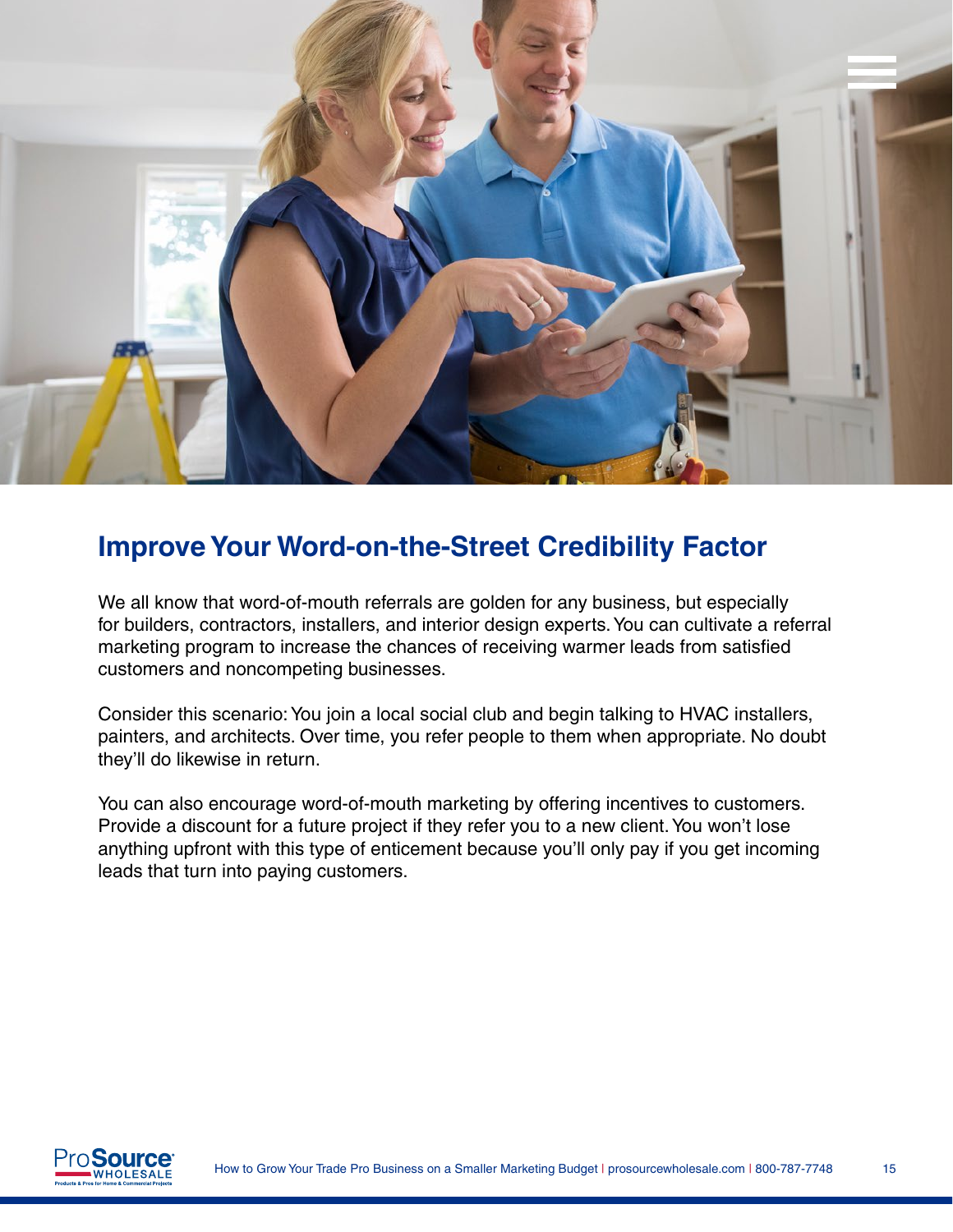<span id="page-15-0"></span>

At this point, you have a wide variety of marketing choices at your disposal. Although you might want to jump into them all, it's not completely necessary. However, you should focus on integrating a number of complementary types of marketing.

How do you ensure your messaging stays valid, clear, and consistent throughout all channels? Be deliberate and strategic.

For instance, you don't want to run a print ad in the newspaper that looks and reads nothing like the content people will find on your website. Similarly, you shouldn't post a photo or video that doesn't seem to fit your overall business branding theme.

Begin by looking at your current marketing and sales collateral. Do the pieces relate to one another, or do they seem like they came from differing companies? If you find yourself with dissimilar marketing tools, pick the one that's been working best for your brand. Then, create new content that reflects that branding.

As you move forward, aim to simplify everything by repurposing content. This involves rewriting or reframing information, yet keeping the core message the same. Need a suggestion? Pretend you published a blog post on "What you should ask your contractor about his or her subcontractors." You could then turn the essence of the post into a smaller piece in your emailed newsletter. Perhaps your blog post gets a lot of attention, so you turn it into a flyer. Later, you may offer to write a guest article on the topic for a consumer publication's website.

Eventually, your prospects will begin to associate certain fonts, appearances, and more with your business. In fact, they should be able to spot your advertisements or website immediately. At that point, you've reached a high level of marketing maturity, as well as channel integration.

Now, it's time to track your marketing plan to see how business is performing.

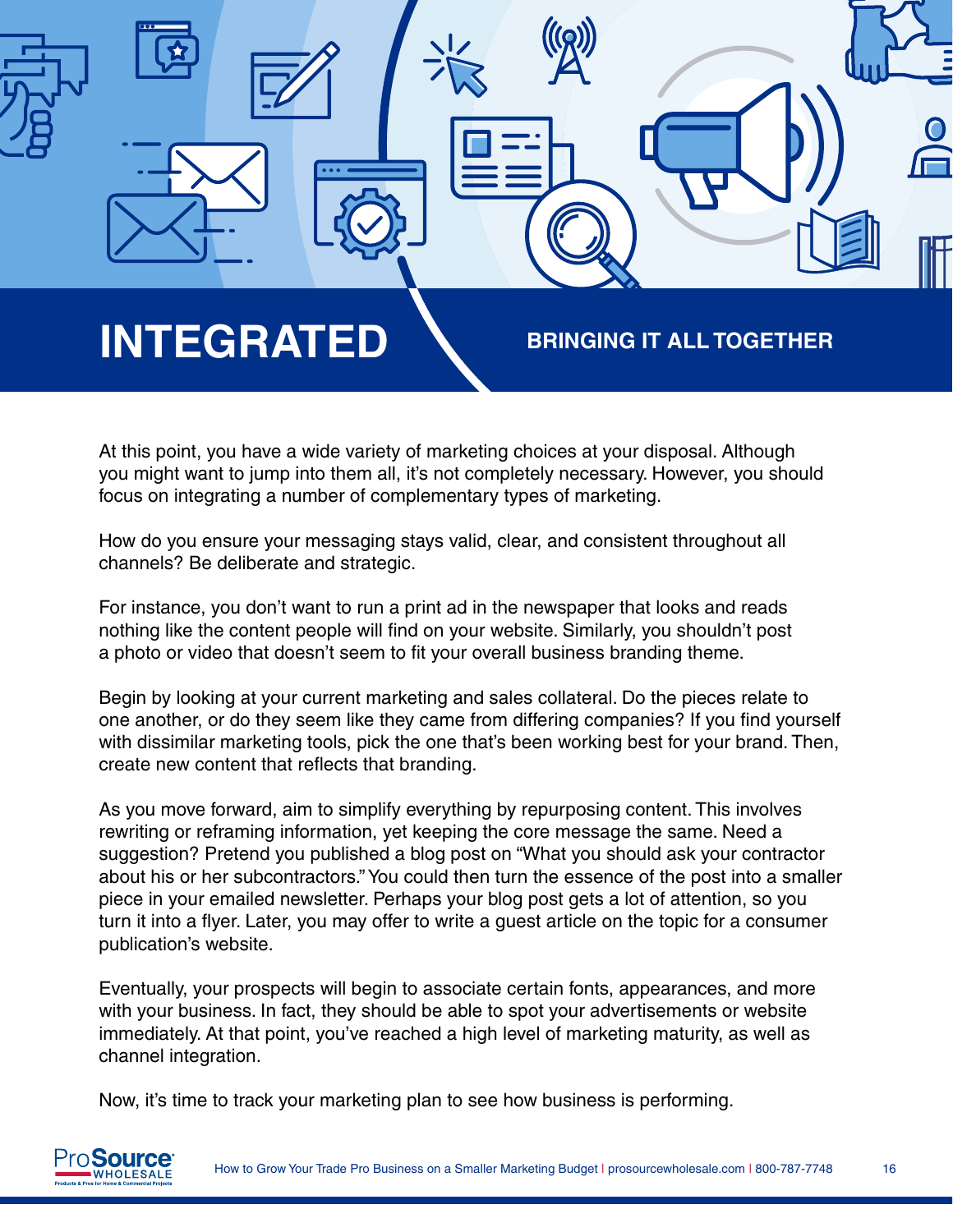# <span id="page-16-0"></span>**Track Your Traffic and Gauge ROI**

Even if you become tremendously busy (thanks to your multiple marketing campaigns), you'll want to track your responses and returns on investment. One tip: Keep everything simple. Don't try to measure every single analytic. Pick a few that matter, like incoming leads, and leave less important ones for later in your brand's development.

#### **How do you know what data you need? It usually comes down to what you want your marketing to do.**

#### *If you want to…*

#### *...increase awareness about your business:*

- See whether your website is getting an increasing or steady rate of inbound traffic.
- See whether your social content is receiving shares, comments, and likes.

#### *...keep your reputation high with audiences:*

- Determine a numbering system that allows you to discern whether comments are positive or negative.
- Use the numbering system to detect whether your content is uplifting, neutral, or dissuading.

#### *...set yourself apart as an expert in your field:*

- Count monthly reviews and testimonials from people you trust.
- Add a specific number of industry influencers to your social "followers" list each month.

#### *...drive leads and new sales:*

- Determine whether your social content is driving people to your site.
- Keep a list of monthly new clients and how they discovered your services.

Want more help? Tracking codes on printed ads and vanity URLs can streamline the process of learning how prospects are learning about your business. On social media, use bit.ly to create customized and trackable short URLs.

Certainly, you don't want to become encumbered with too much data. At the same time, you'll benefit from understanding more about prospects most likely to solicit your help.

#### **READY TO ROLL OUT YOUR MARKETING CAMPAIGN AND MAKE THE MOST OF YOUR BUDGET, EVEN IF IT'S A SHOESTRING? REMEMBER, YOU'RE NEVER ALONE!**

**ProSource Wholesale®** is the source for home remodeling success. We cater exclusively to trade professionals and their homeowner clients. Our private showrooms display flooring, kitchen and bathroom products at low, wholesale prices. Plus, we offer dedicated service that's tailored to your needs. Visit or contact us today.